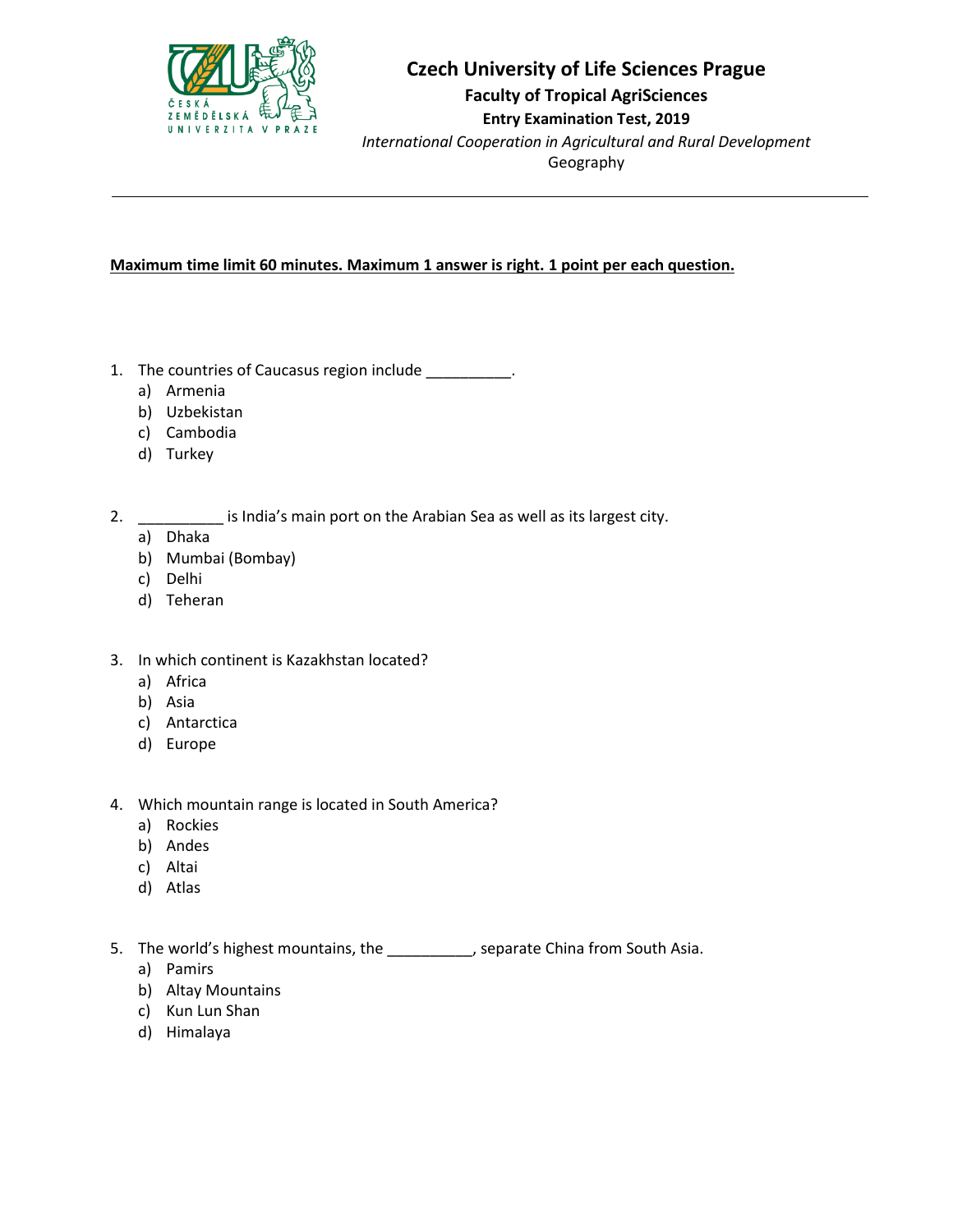

**Faculty of Tropical AgriSciences**

### **Entry Examination Test, 2019**

*International Cooperation in Agricultural and Rural Development*

Geography

- 6. The \_\_\_\_\_\_\_\_\_\_ is East Asia's longest river.
	- a) Yellow River
	- b) Xi River
	- c) Yangtze River
	- d) Han River
- 7. Of the countries in East Asia, \_\_\_\_\_\_\_\_\_\_ has the lowest population density with only 4 people per square mile (2 people per sq. km).
	- a) Taiwan
	- b) North Korea
	- c) China
	- d) Mongolia
- 8. The three bodies of water located in the South Asia include all EXCEPT the \_\_\_\_\_\_\_\_\_\_.
	- a) Arabian Sea
	- b) Bay of Bengal
	- c) Mediterranean Sea
	- d) Indian Ocean
- 9. The coldest climate region of South Asia lies along its \_\_\_\_\_\_\_\_\_\_\_\_\_edge.
	- a) southern
	- b) northern
	- c) eastern
	- d) western

10. The seasons in much of South Asia depend on seasonal winds called \_\_\_\_\_\_\_\_\_.

- a) monsoons
- b) typhoons
- c) cyclones
- d) hurricanes

11. About half of India's people speak \_\_\_\_\_\_\_\_, a language in the Indo-European language family.

- a) Hindi
- b) Urdu
- c) Bengali
- d) Hindustani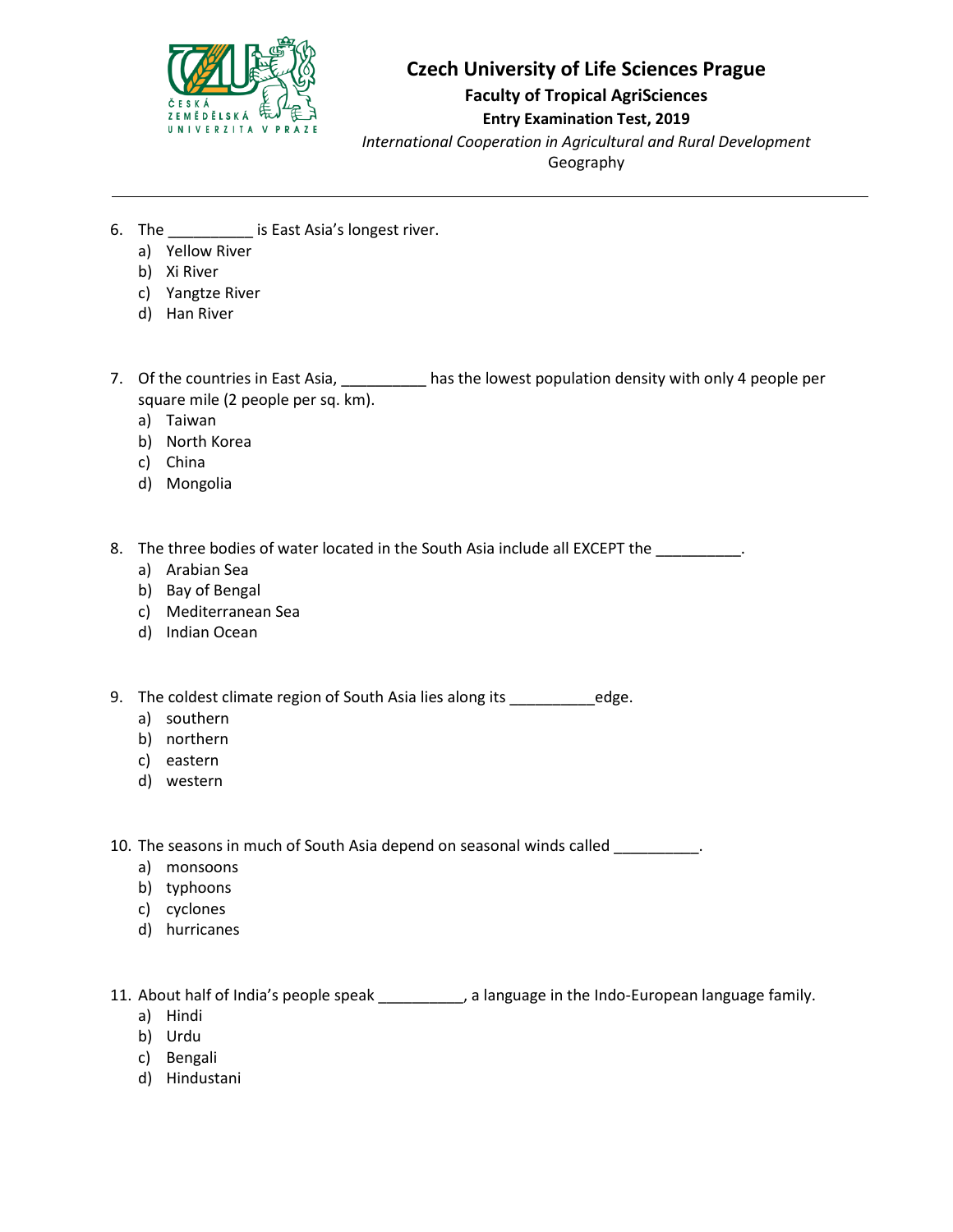

**Faculty of Tropical AgriSciences**

### **Entry Examination Test, 2019**

*International Cooperation in Agricultural and Rural Development*

Geography

- 12. Copper belt, which is the main African region for copper mining include \_\_\_\_\_\_\_\_\_.
	- a) Ghana
	- b) Somalia
	- c) Niger
	- e) Zambia

13. Since the 1960s the coordinated international effort called \_\_\_\_\_\_\_\_\_\_ has increased agricultural productivity through carefully managed irrigation, fertilizers, and high-yielding varieties of crops.

- a) terracing
- b) plantations
- c) the green revolution
- d) subsistence farming

14. **Letter Leongs to the group of the poorest African countries.** 

- a) Democratic Republic of Congo
- b) Nigeria
- c) Egypt
- d) South Africa

15. Tropical grasslands known as  $\qquad \qquad \text{cover}$  almost half of the African continent.

- a) prairies
- b) Sahel
- c) alluvial plains
- d) savanna

16. The process in which arable land turns into desert is called \_\_\_\_\_\_\_\_\_\_.

- a) erosion
- b) drought
- c) desertification
- d) desalination
- 17. Most Africans south of the Sahara engage in \_\_\_\_\_\_\_\_\_, small-scale agriculture that provides mainly for the needs of one family or the community.
	- a) sedentary farming
	- b) subsistence farming
	- c) shifting farming
	- d) commercial farming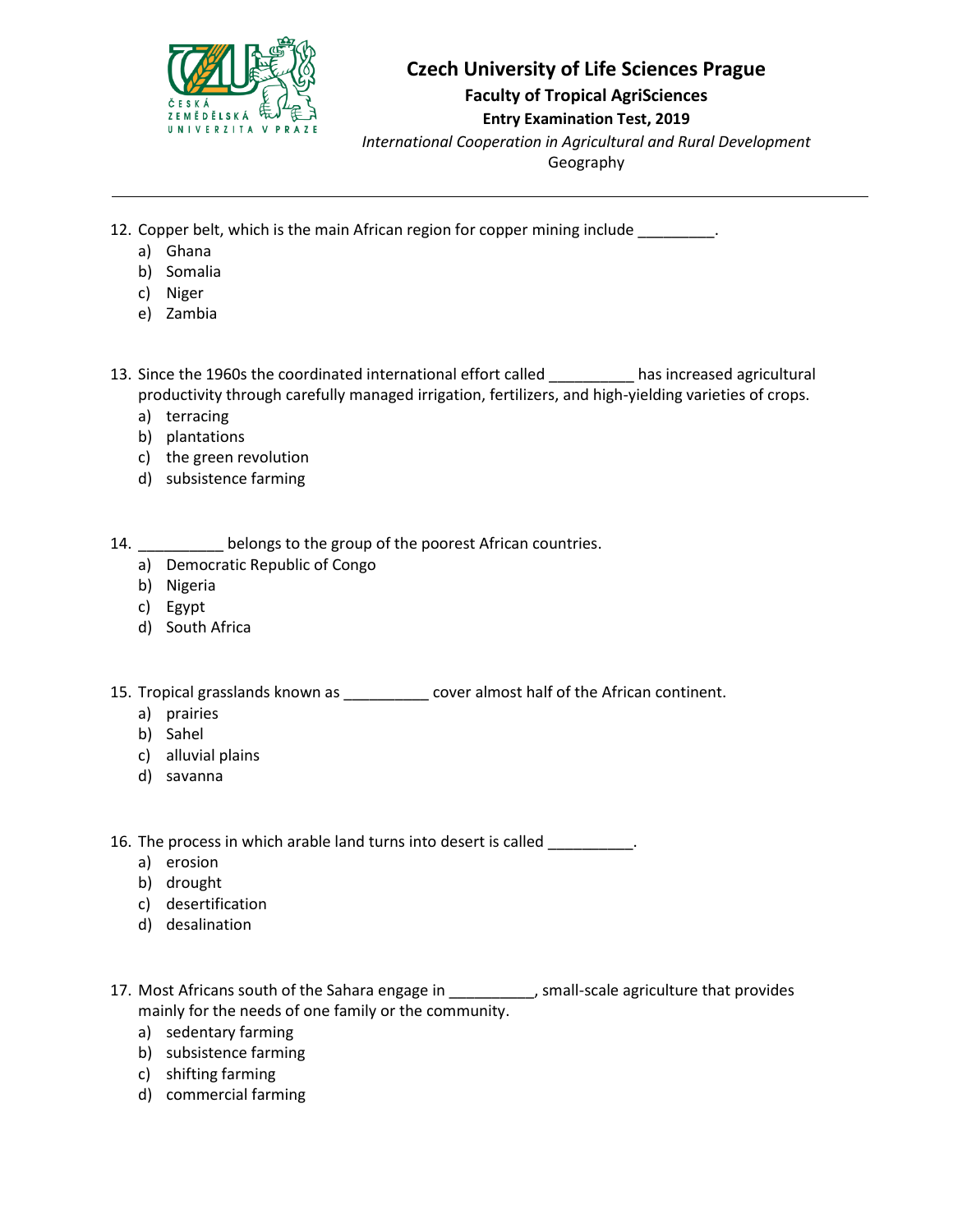

**Faculty of Tropical AgriSciences**

#### **Entry Examination Test, 2019**

*International Cooperation in Agricultural and Rural Development*

Geography

- 18. The development of manufacturing industries in the region of Africa south of the Sahara has been difficult because most countries lack everything EXCEPT \_\_\_\_\_\_\_\_\_\_.
	- a) the necessary infrastructure
	- b) skilled workers
	- c) reliable energy sources
	- d) mineral and natural resources wealth

19. The sub-equatorial climate is typical because of its \_\_\_\_\_\_\_\_\_\_\_.

- a) regularly changing dry and wet seasons
- b) cold temperatures
- c) dry temperature during the whole year
- d) heavy rains during the whole year

20. **Example 20.** Is(are) the dominant export commodity(ies) in the region of Southwest Asia.

- a) Citrus foods and grapes
- b) Petroleum and oil products
- c) Fish
- d) Wheat, potatoes, and tea

21. All sea traffic leaving the Mediterranean Sea and heading to Asia must pass through  $\qquad \qquad$ .

- a) Suez canal
- b) Strait of Gibraltar
- c) Strait of Tiran
- d) Strait of Hormuz

22. One of the few countries in Latin America, where the official language is not Spanish or Portuguese is

- \_\_\_\_\_\_\_. a) Brazil
- b) Mexico
- c) Haiti
- d) Honduras
- 23. Technological and economic development that raises living standards without depleting vital natural resources for next generations is called \_\_\_\_\_\_\_\_\_\_.
	- a) sustainable manufacturing
	- b) sustainable development
	- c) deforestation
	- d) slash-and-burn farming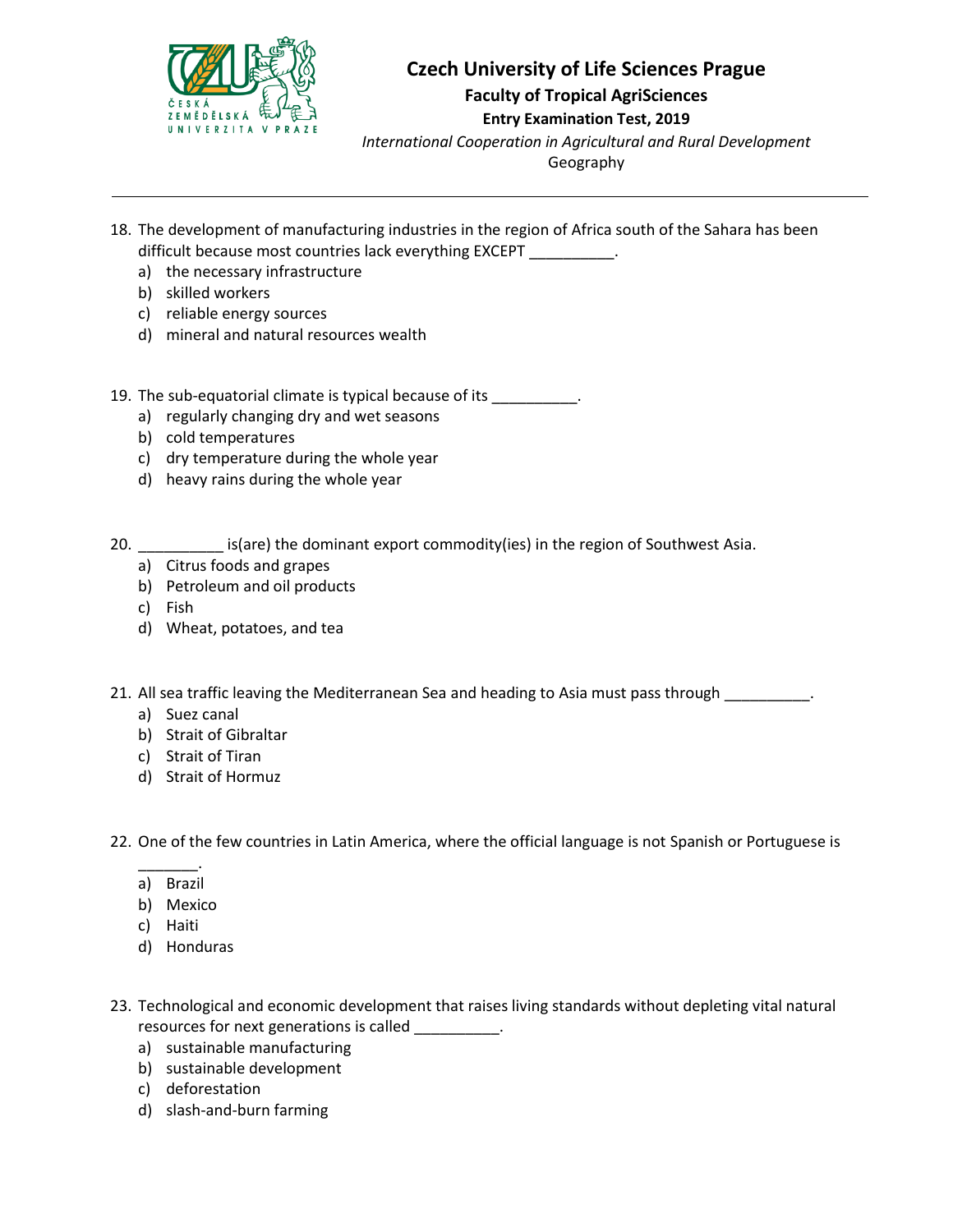

**Faculty of Tropical AgriSciences**

### **Entry Examination Test, 2019**

*International Cooperation in Agricultural and Rural Development*

Geography

- 24. State-owned farms under the socialist Soviet rule were called:
	- a) Gosplan
	- b) gulags
	- c) kolkhozes
	- d) communities

25. \_\_\_\_\_\_\_\_\_\_, the largest producer of petroleum in the region of Southeast Asia, is one of the top ten producers in the Organization of Petroleum Exporting Countries (OPEC).

- a) Indonesia
- b) Brunei
- c) Vietnam
- d) Malaysia

26. The newest country on African continent, created after the independence vote in 2011 is

- a) Rwanda
- b) Western Sahara
- c) South Sudan
- d) Somalia
- 27. What is the longest river in Latin America?
	- a) Nile River
	- b) Amazon River
	- c) Yellow River
	- d) Paraná
- 28. Most people of the region of North Africa are \_\_\_\_\_\_\_\_\_\_.
	- a) Israelis
	- b) Turks
	- c) Black Africans
	- d) Arabs
- 29. The biggest countries of South America are
	- a) Belize, Brazil, Panama
	- b) Paraguay, Mexico, Chile
	- c) Argentina, Brazil, Chile
	- d) All of the above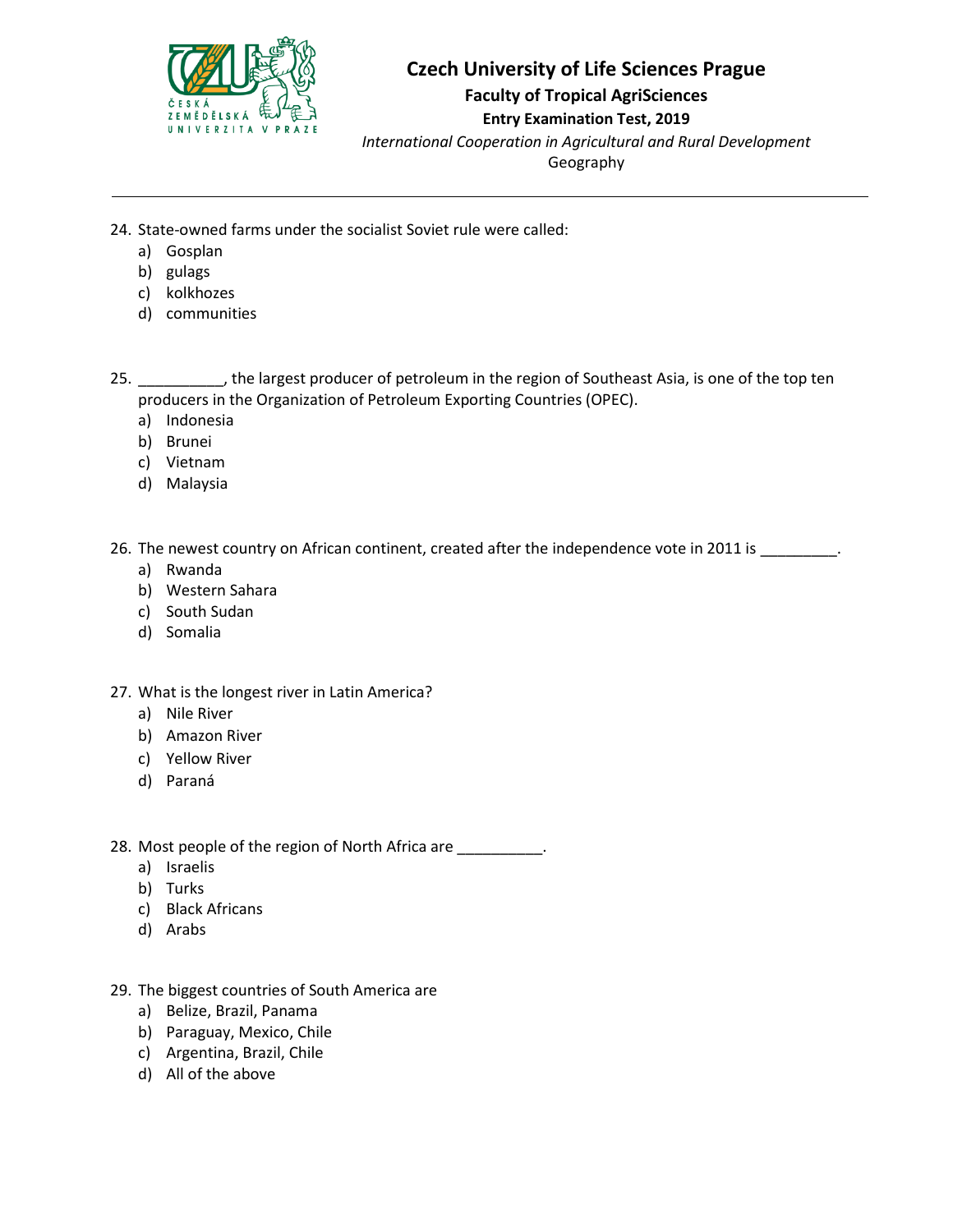

**Faculty of Tropical AgriSciences**

#### **Entry Examination Test, 2019**

*International Cooperation in Agricultural and Rural Development*

Geography

- 30. The second largest continent in the world is
	- a) Asia
	- b) Australia
	- c) Africa
	- d) Europe

31. All of the following countries are located in East Asia, except

- a) China
- b) North Korea
- c) Kazakhstan
- d) Taiwan
- 32. What is the capital of India?
	- a) Karachi
	- b) New Delhi
	- c) Islamabad
	- d) Mumbai

#### 33. In which country is located the Aswan Dam?

- a) Iran
- b) Russia
- c) Egypt
- d) Libya
- 34. What is the capital of Thailand?
	- a) Hanoi
	- b) Ho Chi Minh City
	- c) Kathmandu
	- d) Bangkok

35. The Caspian Sea

- a) is the largest landlocked sea between Asia and Europe
- b) is the world´s smallest sea
- c) is bordered by Pakistan
- d) is located in East Asia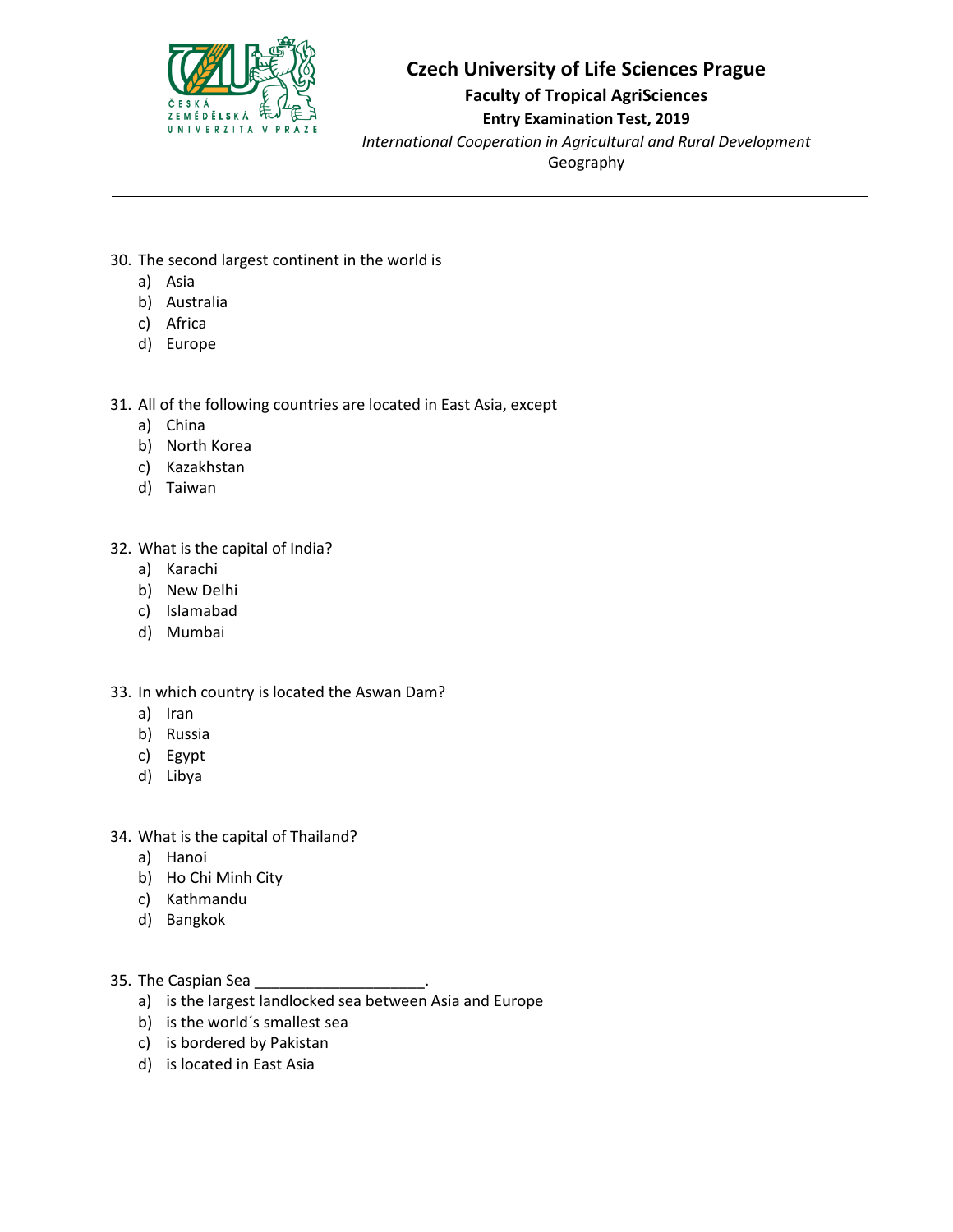

### **Czech University of Life Sciences Prague Faculty of Tropical AgriSciences**

### **Entry Examination Test, 2019**

*International Cooperation in Agricultural and Rural Development* Geography

- 36. Russia has three rivers in the top ten longest rivers in the world. Which of the following is NOT in Russia?
	- a) Yenisei River
	- b) Lena River
	- c) Amur River
	- d) Yellow River

37. The official language of Argentina is \_\_\_\_\_\_\_\_\_\_\_.

- a) Spanish
- b) Portuguese
- c) Dutch
- d) English

38. All of the following countries are located in Central America, except for \_\_\_\_\_\_\_\_\_.

- a) Panama
- b) Bolivia
- c) Nicaragua
- d) Guatemala

39. Which ocean lies between Africa and America?

- a) Pacific
- b) Southern
- c) Indian
- d) Atlantic

40. What is the capital of Egypt?

- a) Accra
- b) Lagos
- c) Bangkok
- d) Cairo

41. In Nepal the highest percentage of people work in \_\_\_\_\_\_\_\_\_ sector.

- a) Primary
- b) Secondary
- c) Tertiary
- d) Quaternary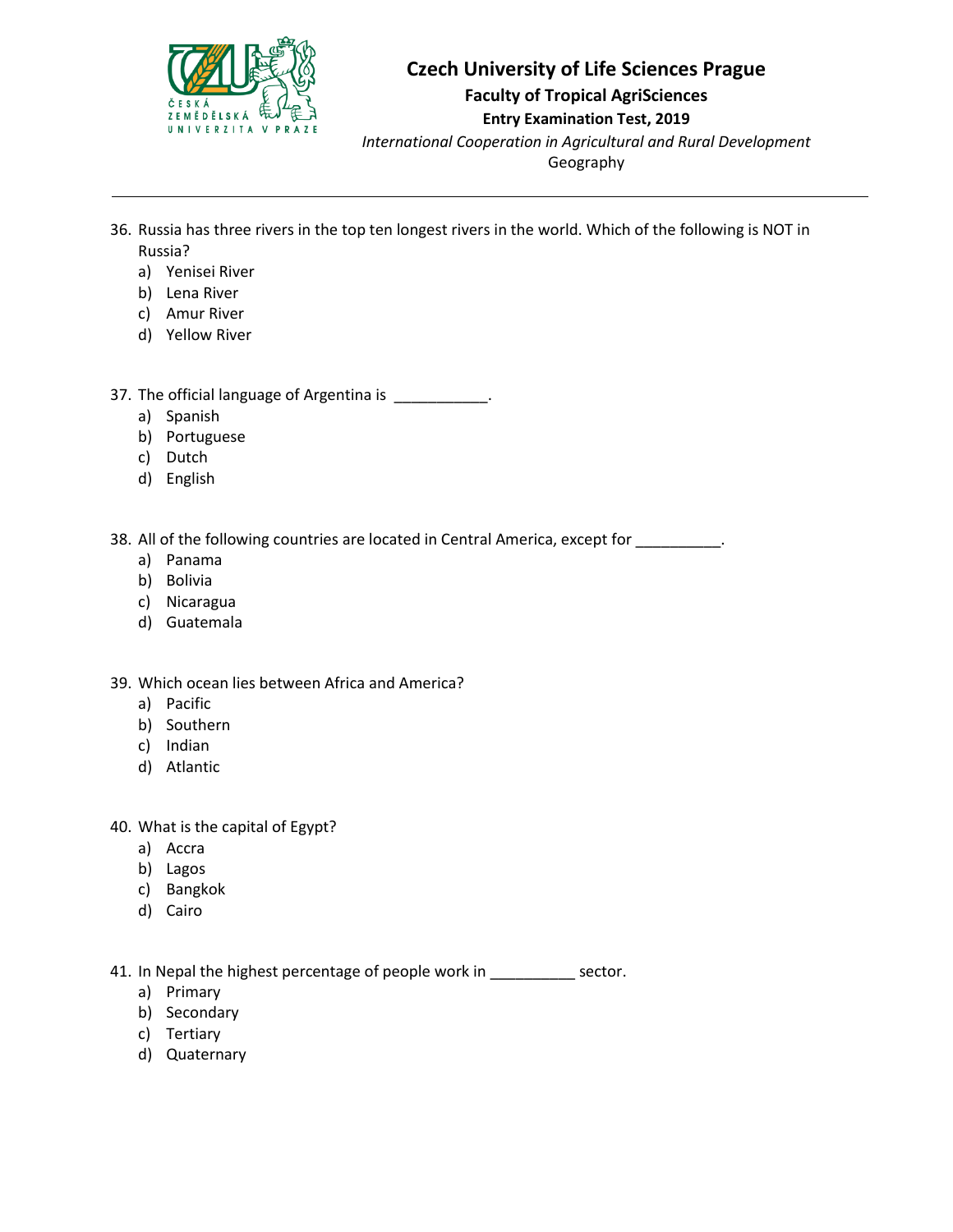

**Faculty of Tropical AgriSciences**

#### **Entry Examination Test, 2019**

*International Cooperation in Agricultural and Rural Development*

Geography

- 42. In the richest countries, more people work in \_\_\_\_\_\_\_\_\_\_\_\_\_\_\_\_\_\_ sectors.
	- a) Primary and secondary
	- b) Primary and tertiary
	- c) Tertiary and quaternary
	- d) Secondary and tertiary
- 43. Baghdad is the capital of  $\blacksquare$ 
	- a) India
	- b) Iraq
	- c) Egypt
	- d) Iran
- 44. The UN created the HDI as an indicator of level of development, combining which of the following four factors?
	- a) Income, Literacy, GDP, Life Expectancy
	- b) Income, Literacy, Education, Life Expectancy
	- c) Income, Education, GDP, Life Expectancy
	- d) Literacy, Education, GDP, Life Expectancy

45. The region, where so-called Islamic State was mainly located included  $\blacksquare$ 

- a) Georgia
- b) Morocco
- c) Egypt
- d) Syria

46. The chain of revolutions in the Arab world called "Arab spring" started in 2010 in \_\_\_\_\_\_\_\_\_\_\_\_\_.

- a) Tunisia
- b) Syria
- c) Saudi Arabia
- d) Sudan

47. **Letter Letters** belongs to the poorest countries in Latin America

- a) Brazil
- b) Chile
- c) Haiti
- d) Guinea